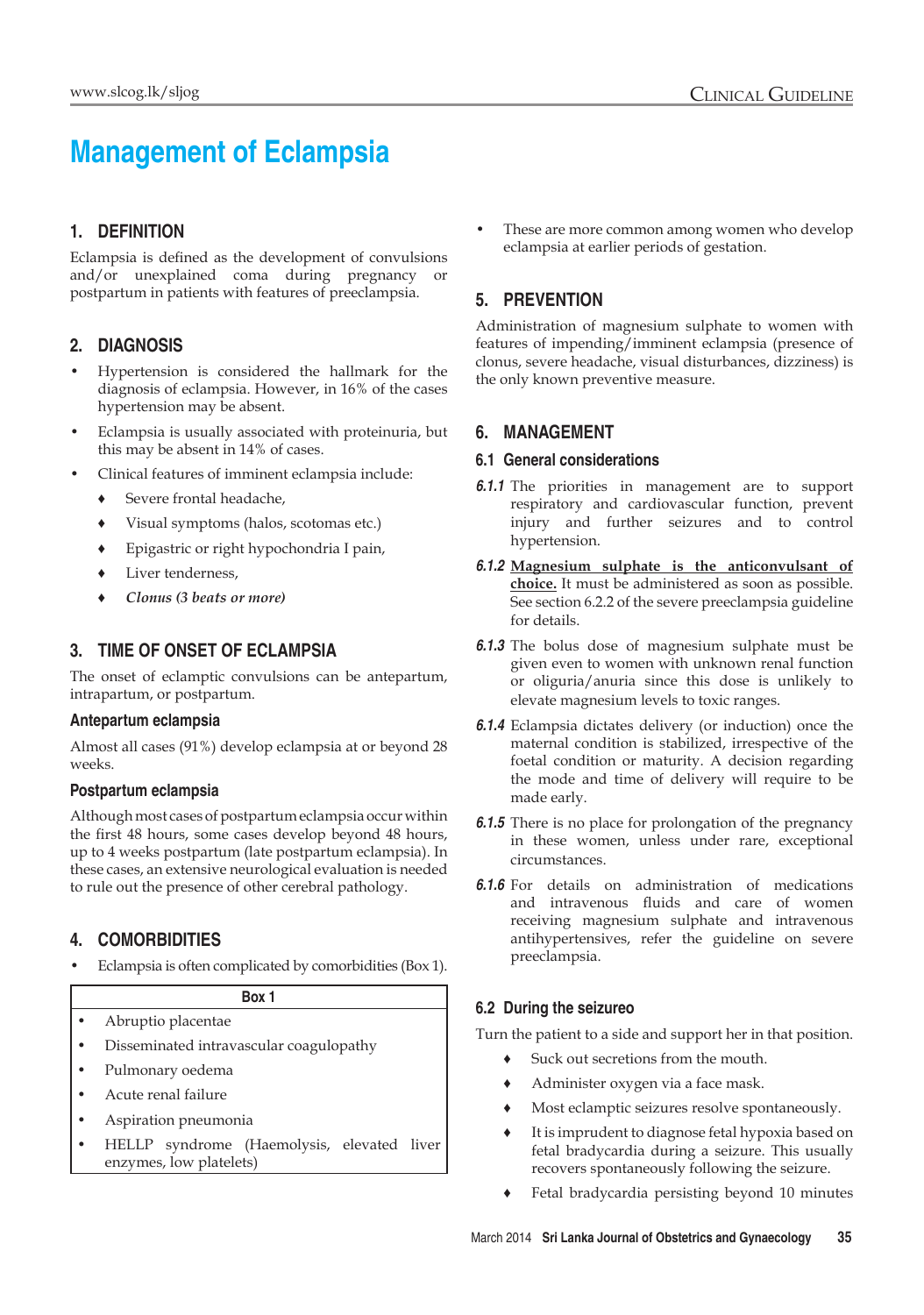following the seizure should raise suspicion of abruptio placentae.

#### **6.3 As soon as possible following a seizure**

- Attempt to establish intravenous access.
- Obtain blood for full blood count, liver transaminases, blood urea, electrolytes and blood for cross-match.
- Start magnesium sulphate (intravenous bolus and infusion or intramuscular - details in guideline on severe preeclampsia section 6.2.2.).
- Treat blood pressure as appropriate.
- Insert an indwelling catheter.
- Monitor respiratory rate, urine output, reflexes, spa,. (Please refer the guideline on severe preeclampsia for further details).
- *♦* Check for comorbidities (Box 1).
- **Inform the Consultant** and establish a plan of management.

#### **6.4 Management af seizures in wamen receiving magnesium sulphate**

*6.4.1 Women developing a seizure while on magnesium sulphate*

- 10% of women receiving magnesium sulphate will develop a second seizure.
- Administer magnesium sulphate 2 grams diluted to 10 ml with 0.9% sodium chloride solution over 5 minutes.
- Increase the magnesium sulphate infusion to 2 grams per hour while monitoring as above.

*6.4.2 Women developing more than one seizure while on magnesium sulphate*

#### **7. Delivery**

- Call a Neurology team for advice. If one is not available, obtain advice from a medical team.
- Consultant must be informed.
- Inform the anaesthetic team if still not in an intensive care setting.
- Second line anticonvulsants must be considered after discussing with anaesthetist.
- If the woman develops further seizures, consider moving to intensive care for neuromuscular paralysis and ventilation.
- These women will require a full neurological evaluation, including imaging.
- Eclampsia is not an indication for caesarean section.
- Consider caesarean section in women who are not in

labour with a Bishop score below 7.

- Women who are in labour may be allowed to continue to delivery, in the absence of obstetric complications.
- Labour may be induced where necessary using either prostaglandins or amniotomy and oxytocin infusion.
- Epidural or spinal anaesthesia may be administered in women with platelet counts above 80,000/cu mm.
- General anaesthesia is best avoided where possible since it increases the risk of aspiration and failed intubation due to airway oedema. It is also associated with marked increases in systemic and cerebral pressures during intubation and extubation. Women with airway or laryngeal oedema may require 'awake intubation' under fibre optic observation with facilities available for immediate tracheostomy. The level of increase in systemic or cerebral pressures may be reduced by pretreatment with labetalol or nitroglycerine injections.

#### **8. Transfer of a woman who has had a seizure to another institution**

In case it is required to transfer a woman who has had an eclamptic seizure, this must be done only after administering a bolus of magnesium sulphate. (See section. 6.2.2 of the severe preeclampsia guideline for details). The patient should ideally be accompanied by a doctor and emergency drugs/equipment (e.g. Ambu bag) must be available.

#### **9. Postpartum management**

- Continue administration of magnesium sulphate and monitoring as described in the guideline on severe preeclampsia.
- Women with abnormal renal function, preexisting hypertension and abruption placentae (due to use of larger than normal volumes of fluids) are at particularly high risk of pulmonary oedema. They will require appropriate monitoring.
- Antihypertensive therapy may be changed to the oral route and continued.

#### **10. Counselling**

#### **10.1Women should be advised that in a subsequent pregnancy:**

- The rate of preeclampsia is approximately 25%.
- Rate of eclampsia is 2%.
- These rates are substantially higher in women who develop eclampsia in the second trimester.
- Taking high-dose calcium from early pregnancy (600 mg daily) and aspirin (75 mg daily) may reduce this risk.